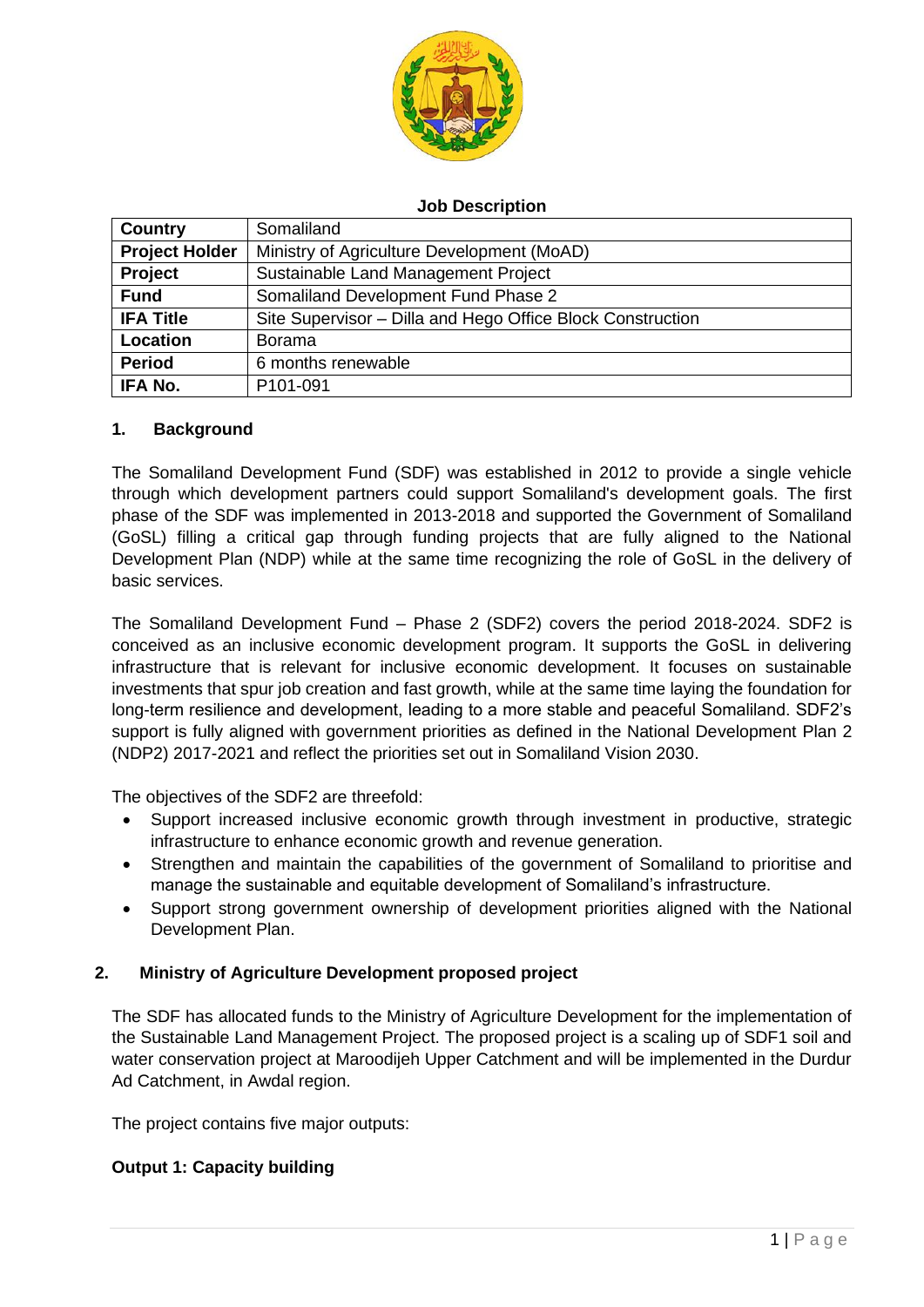Capacity development component for MoAD to enhance its ability to initiate, deliver, and support the management of investments/projects – Crucial for economic development and value for money being realized as a result of the projects, will be the ability to select investments with comparative strategic economic and social advantage for diverse members of the population and which are resilient to current and future shocks (climate and otherwise). In summary, the project will provide capacity development to MoAD to improve institutional performance and effectiveness of service delivery.

### **Output 2: Improved community level governance**

Community engagement through creation/enhancing or formation of village development committees (VDC), water management committee, women committee and watershed management committee in the catchments – Under this component the VDCs established under SDF1 in MUC will be maintained and strengthened, and in DAC VDCs will be established (where they do not exist) and strengthened.

#### **Output 03: Improved soil and water conservation**

Construction of soil and water conservation (SWC) structures – This component is divided into two sub-components, namely soil conservation, which is mainly the construction of soil bunds, construction of eyebrows, plugging of gullies on did slopes and the construction of sand dams, and water conservation structures like the construction of communal berkads and earth dams.

### **Output 04: Improved farming practices introduced**

Promotion of improved agricultural practices and crop husbandry and famer trainings. Under this component the project will: 1) conduct a yield assessment baseline survey; 2) introduce and promote legumes in the cropping system; 3) introduce improved crop varieties; 4) provide farmer field school trainings; and 5) construct a feeder road that will enable marketing of farm produce from project locations to Borama and elsewhere.

#### **Output 05: Dryland agriculture research and extension**

Completion and operationalization of Aburin Dryland Agriculture Research Centre which was started under SDF1. Under this component the project will purchase the laboratory equipment for the Research Centre.

#### **3. General Description of the role**

The Site Supervisor will work under the MoAD Project Manager and Technical Advisor on a day to day basis and indirectly in consultation with the SDF Secretariat Civil Engineer. The Site Supervisor will be responsible for technical supervision of all the Civil, Water and Electrical Works related to construction of Dilla and Hego office blocks.

#### **4. Key Tasks**

Under the supervision of the PMT/MoAD and SDF Secretariat the Site Supervisor will be responsible for the following:

- In charge of supporting the SDF Secretariat Civil Engineer, PM and TA in the contract administration and management of all civil, water, sanitary, and electric works in the Dilla and Hego office blocks.
- Assist the contractor in setting out of the building as per drawings and in consultation with MoAD team (PM and TA) and SDF Civil Engineer.
- Supervise contractor's construction activities on site as stated in the technical specifications, drawings, and bill of quantities.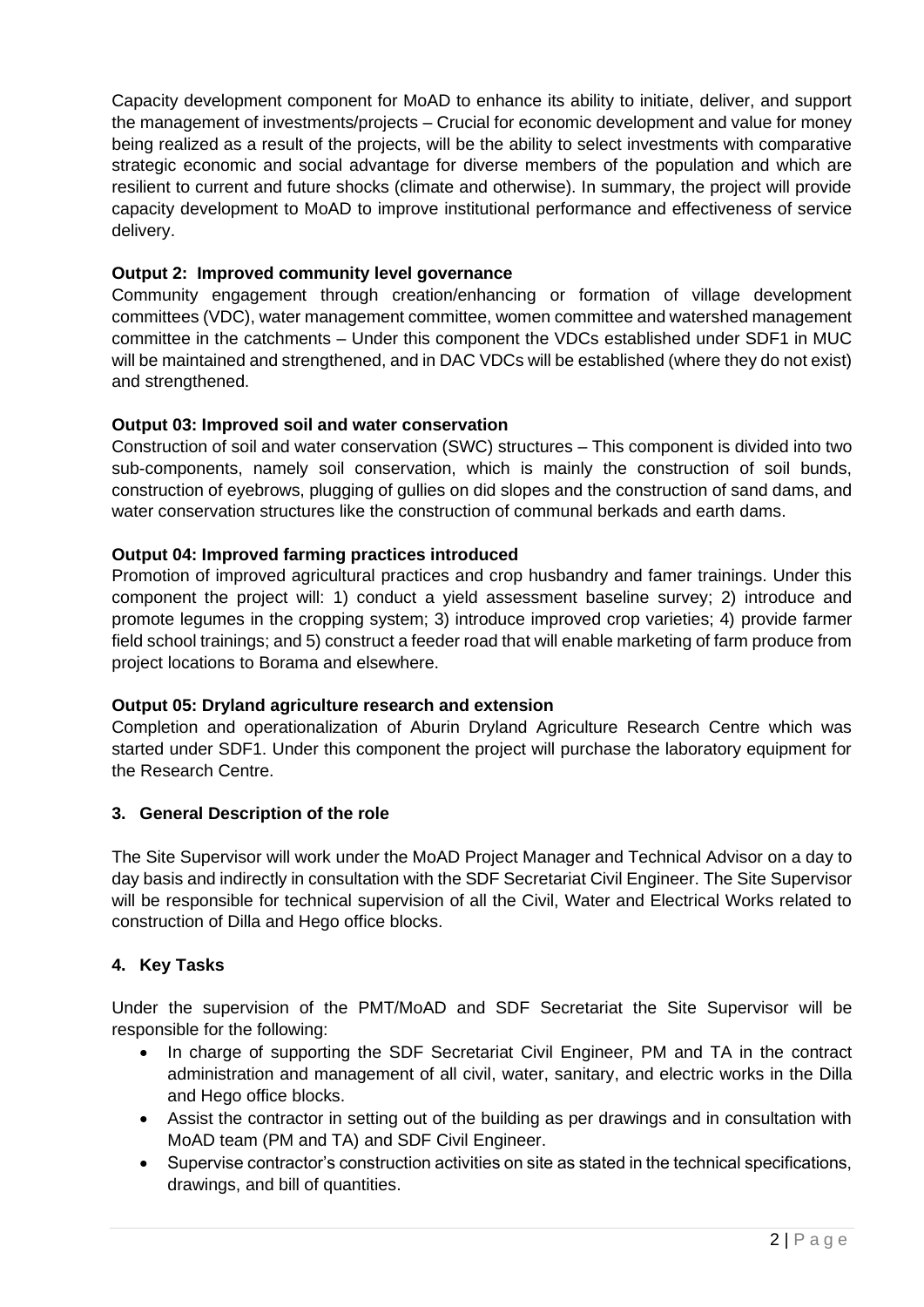- Perform field quality control observations and assessments.
- Review, assess, inspect, supervise, and certify quality of materials, relevant with performance characteristics, are procured and being used for the construction, by the contractor, in compliance with the technical specification and BoQ and in case of deviations refer to PMT for guidance and approval.
- Provide technical advice to field staff to ensure that construction procedures are being carried out correctly.
- Carry out day to day site supervision, prepare record of progress, monitor and assess contractors work plan, measure completed works against planned versus constructed works and make recommendations and remedial corrections to be taken if any.
- Ensure that approvals are obtained for all major stages of works progress like foundation, fixing of reinforcement for slabs and placing and casting of concrete works, supper structure, roof works, rendering, door window fittings, water supply and sanitation services, and electrical fittings.
- Prepare measurement sheets using approved formats and check and review work quantity reported by contractor for interim payment certification (IPC).
- Apply the developed plan of social and environment recommendations to address the identified social and environmental issues in implementation of the planned infrastructure.
- Hold site meetings, preparing minutes and submitting minutes agreed actions.
- Oversee quality assurance and successful completion of projects, by following set timelines.
- Prepare and submit monthly progress reports and assessments in agreed formats.
- Recommend appropriate operation and maintenance strategy.
- Detail out a tentative workplan for the project.
- Other duties as might be requested.

#### **5. Deliverables**

- Interim Payment Certificates
- Progress reports
- Final reports

# **6. Performance evaluation and contract extensions**

- First one month of the assignment will be a probation period.
- Key performance targets will be agreed for the probation period and every 2 months after the probation period before the contract is signed off.
- Performance appraisal will be conducted every 2 months and will be based on agreed performance objectives and individual deliverables. This will be signed off by both the PM and the Civil Engineer on behalf of the SDF Secretariat.

# **7. Timing and duration**

The Site Engineer will be issued with a 6 months contract which will be renewed based on satisfactory performance and depending on the duration of the respective projects.

# **8. Required qualifications, skills and experience**

- At least a Higher National Diploma in Civil Engineering; Construction Management or any other equivalent qualification.
- Minimum of 5 years' experience in construction of management/supervision work and in coordinating all technical aspects of contracts supervision and management.
- Minimum of three years demonstrated ability to interpret technical specifications, drawings, bills of quantities and setting out the buildings as per drawings.